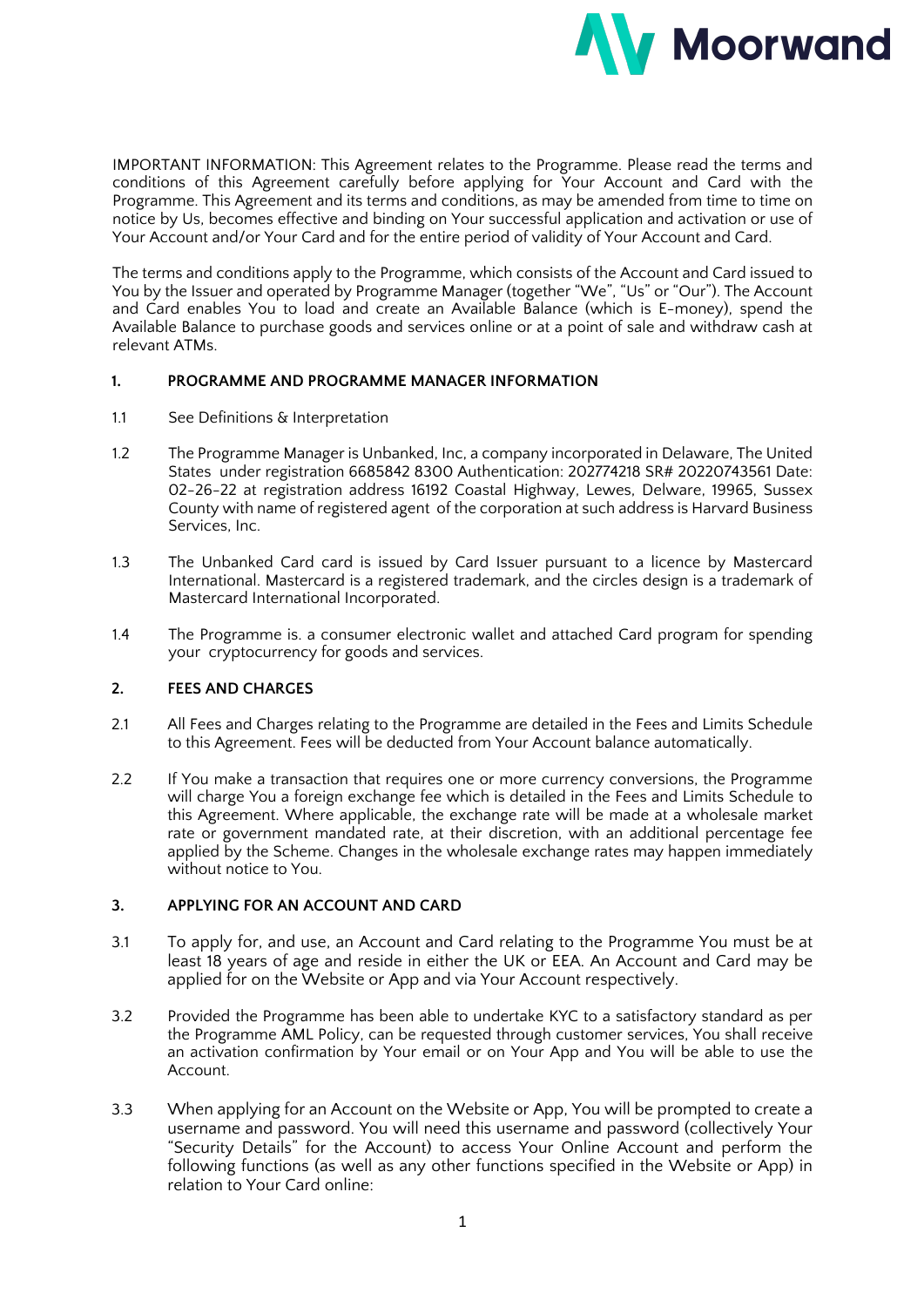

- i. change Your telephone number;
- ii. check Your Available Balance;
- iii. check Your Transaction Details; and
- iv. change Your Password.
- 3.4 You are permitted to have only one Account where the Available Balance of E-money, which may be redeemed, can be found. If we discover that You do have more than one Account, We may block Your Card without notice and terminate this Agreement with You forthwith.
- 3.5 You may apply for a Card physical Card and a virtual Card for Your Account and each shall constitute a 'Card' for the purpose of these Terms and Conditions. The Card is a pre-paid card that can only be used to spend the Available Balance in Your Account. It is not a credit card, charge card or guarantee card and is not attached to a bank account.
- 3.6 A virtual Card is issued immediately on approval of Your application for a Card. We will endeavour to send any physical Card applied for to You within seven (7) days of approval, however, please be aware that in some instances it can take longer for Your Card to arrive.
- 3.7 You can apply for up to two (2) Cards for Your Account.
- 3.8 If You receive a physical Card You must sign the signature strip on the back of the Card as soon as You receive it and then follow the instructions https://unbanked.com/activate.

## **4. ACCOUNT AND CARD LIMITS, LOADING, USAGE AND AUTHORISATION**

*Loading*

- 4.1 Funds may be added to Your Account by any of the permitted methods set out in the "Loading Fees" section on the fees page of the Website
- 4.2 The Programme reserves the right to request further KYC documents and verification of Your source of funds at any point.
- 4.3 Fund loading limits may vary according to the type of Card and as set out in the Fees and Limits Schedule to this Agreement.
- 4.4 Once Your Account has an Available Balance, following fund loading, it can be used to make purchases and withdraw from ATM.

#### *Usage / Redemption*

- 4.5 You can use Your physical Card with Your PIN to withdraw cash from ATMs and at bank counters (where the bank permits it) or to buy goods and services online or at a point of sale at any Merchant who accepts the Scheme. A withdrawal fee may apply to withdrawals as set out in the Fees and Limits Schedule to this Agreement.
- 4.6 You must always ensure that You have a sufficient Available Balance for each Transaction You authorise (including value added tax and other taxes, duties and applicable fees as set out on in the Fees and Limits Schedule to this Agreement). If the Available Balance is insufficient to pay for a Transaction, and the Merchants does not permit You to combine the use of Your Card with other payment methods, the transaction will be declined.
- 4.7 If for any reason a Transaction is carried out but its amount exceeds the Available Balance, You must pay us the deficit immediately, and if You fail to do so after receiving a notification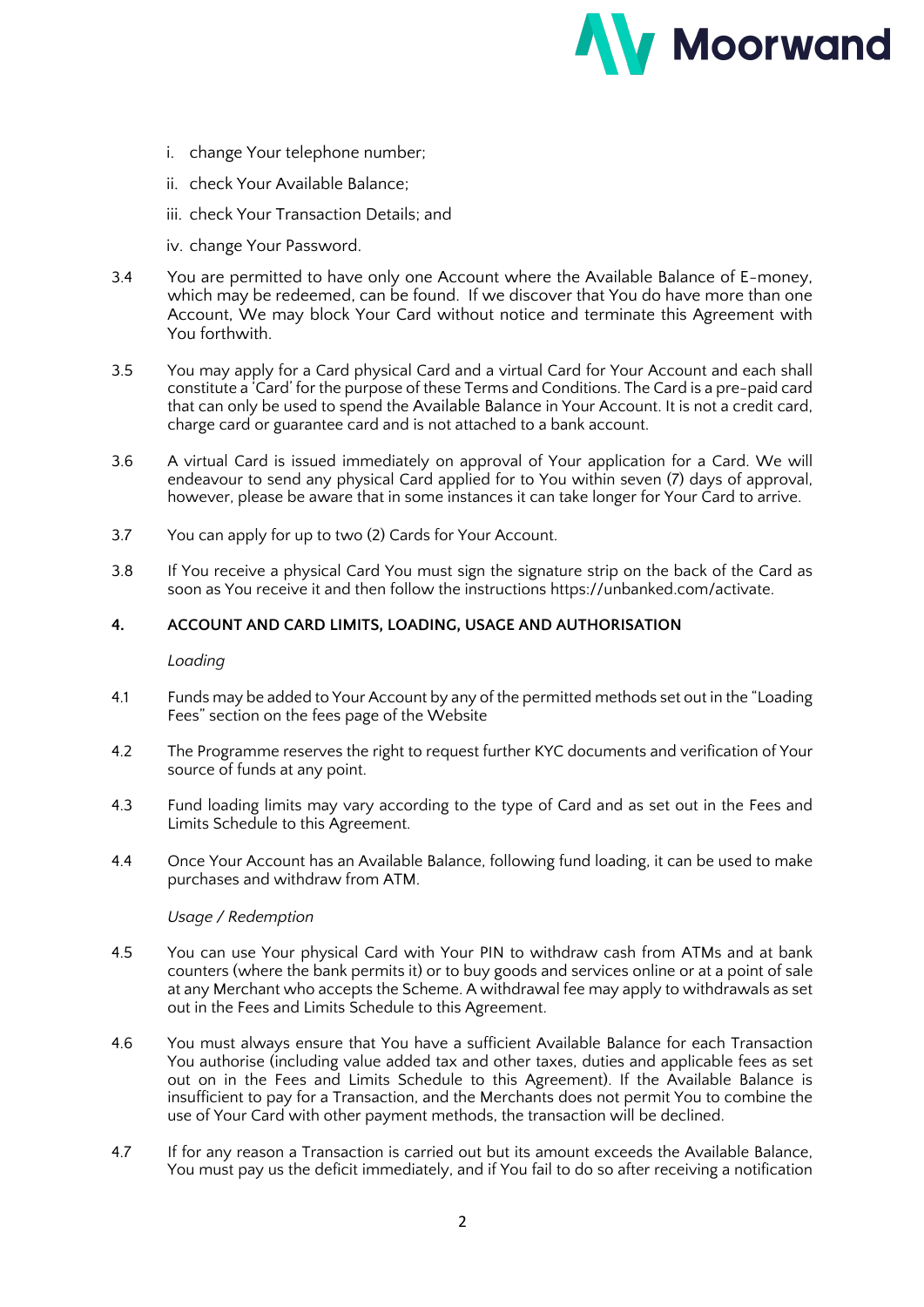

from us, We reserve the right to terminate this Agreement between us and take all necessary steps, including legal action, to recover this deficit.

- 4.8 There are certain circumstances where a Merchant may require You to have an Available Balance greater than the value of the Transaction You wish to make. However, You will only be charged for the actual and final value of the Transaction. Merchants may request this as they may need to access more funds than You initially planned to spend ("the relevant funds") for example, when making hotel or car rental reservations. In the event that a Merchant has prior authorisation on Your Card, You may not have access to the relevant funds until the Transaction is completed or, if sooner, up to a period of 30 days. However, the Programme will only block access to the exact amount of funds authorised by You.
- 4.9 Your Card cannot be used where such Merchants are unable to obtain online authorisation that You have sufficient Available Balance for the Transaction (for example, Transactions made on trains, ships, some in-flight purchases and at tollbooths). We accept no liability if a Merchant refuses to accept payment using the Card.
- 4.10 Your virtual Card cannot be used to purchase an item online that subsequently requires presentment of a physical card in order to obtain that item (i.e. certain theatre ticket purchases, hotel stays and car rentals).
- 4.11 When You use Your Card to pay for goods and services, You may need to enter Your unique PIN. Once Your PIN has been accepted the transaction or ATM withdrawal cannot be cancelled by the Programme.
- 4.12 When entering into Transactions over the internet, some websites may require You to enter Your Personal Details and, in such instances, You should supply the most recent Personal Details that You have provided the Programme with via the Website or App.

## *Limits / Declines*

- 4.13 Transactions are subject to limits and compliance with the Fees and Limits Schedule to this Agreement. You can also view the limits applicable to Your Card in Your Account.
- 4.14 We may decline a transaction, place restrictions on Your Card or apply special security procedures in respect of transactions if:
	- (i) You do not have an Available Balance or sufficient Available Balance for the transaction attempted;
	- (ii) The transaction will take You over the Card limits which can be found in the Fees and Limits Schedule to this Agreement;
	- (iii) To protect the security of Your Card, Account, Security Details or personal data;
	- (iv) If we believe a transaction is unauthorised or illegal or poses a high risk of being unauthorised or illegal;
	- (v) We reasonably believe the transaction would be in breach of the Fees and Limits Schedule to this Agreement or this Agreement .
	- (vi) The transaction and applicable fees will cause Your Account to go into a negative balance
- 4.15 Payments using Your Card for any transaction made in a currency other than supported currencies, will be subject to Scheme acceptance terms, Scheme conditions and Scheme fees.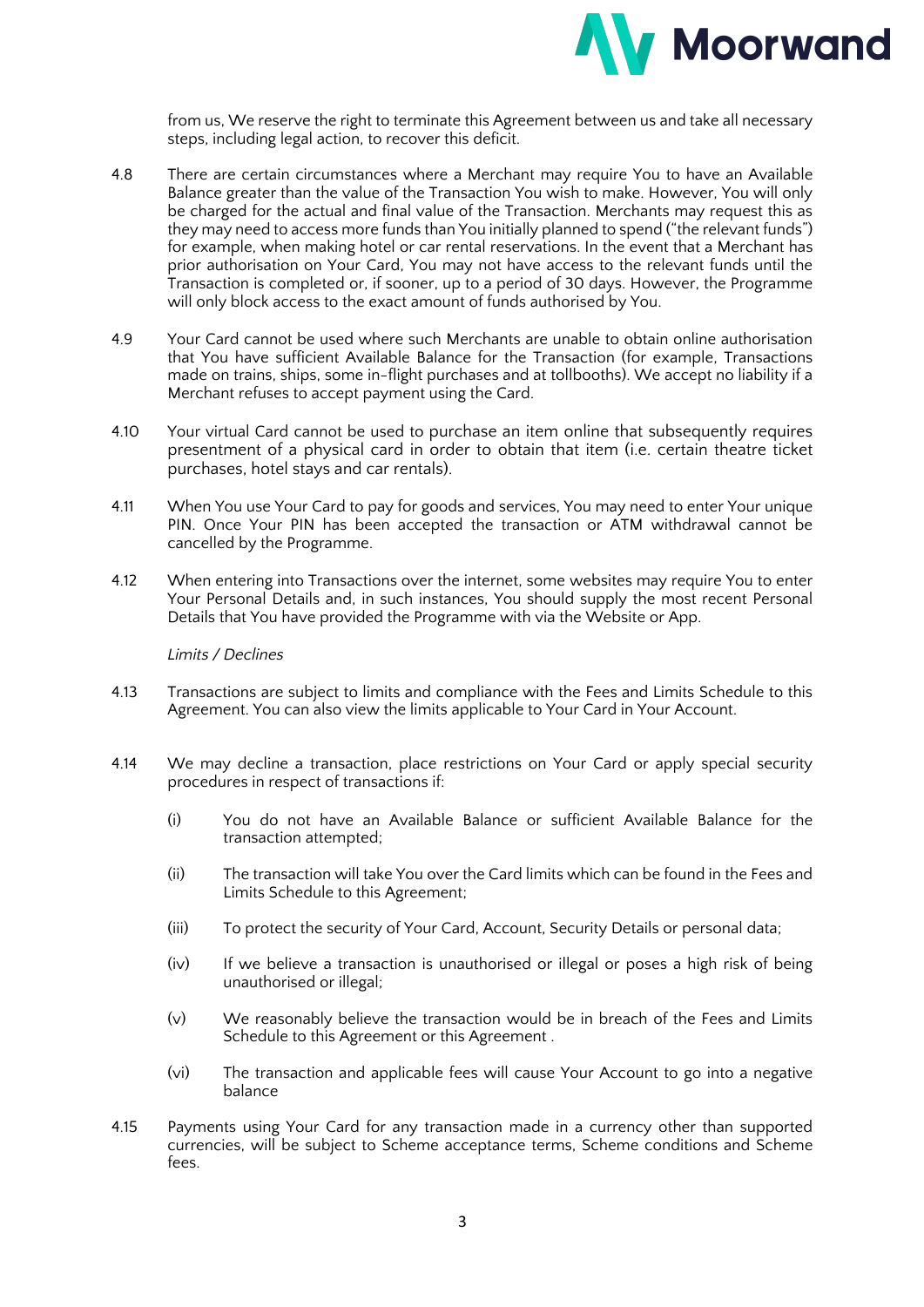

4.16 Any refunds for goods and services purchased with Your Card will be made in accordance with the refund policy of the Merchant. Once the Programme receives the funds, the Programme will load Your Account immediately or transfer the funds to Your Debit Card or Personal Bank Account used to load the Account.

## *Authorisation*

- 4.17 You will need to give Your consent to each Transaction so that the Programme can check it is genuine by, where applicable, a) using Your PIN or other Security Details personal to You; b) signing a sales voucher; c) providing the Card details and/or providing any other details personal to You and/or Your Card. Once You have given such consent to the Transaction, it will be deemed to be authorised.
- 4.18 The time of receipt of a Transaction order is when the Programme receives it. If a Transaction order is received after 4pm on a Business Day, then it will be deemed to have been received on the next Business day.
- 4.19 Once a Transaction has been authorised by You and received by the Programme, it cannot be revoked.
- 4.20 Where a Merchant's payment service provider is located within the EEA and the payment services being carried out are in the currency of an EEA Member State, the Programme shall ensure the cash transfer to the Merchant's payment service provider within 4 Business Days following the day on which the Transaction order is received.
- 4.21 Certain Merchants may not accept payments made through the Card and the We accept no liability for this: it is Your responsibility to check the restrictions of each Merchant.
- 4.22 Your ability to use or access the Card may occasionally be interrupted, for example if the Programme needs to carry out maintenance on its systems or websites. Please contact Customer Services to notify the Programme of any problems You are experiencing using Your Card or Account and the Programme will try to resolve these as soon as possible.

## **5. ADDITIONAL CARDS**

- 5.1 Virtual Cards can be activated at any time with balances transferred from the Account to load Virtual Cards for usage.
- 5.2 If this agreement is terminated, access to your balance will cease for any additional cardholder and any additional cards will expire or terminate as applicable.

## **6. KEEPING YOUR ACCOUNT, CARDS AND PIN SAFE**

- 6.1 You are entirely responsible for Your Account, Security Details for Your Account, Card, PIN and must take all possible measures to keep them safe and entirely confidential. You may share Your username with other customers of the Programme only for the purpose of customer to transfers between Accounts.
- 6.2 You will create your own PIN when activating your card
- 6.3 You will need this PIN in order to make cash withdrawals from an ATM or at a bank or occasionally for making transactions.
- 6.4 Keep Your PIN safe, by memorising it, never disclosing it to anyone, or by letting anyone see You enter it. We recommend You do not write it down. If You do write Your PIN down or disclose it to any other individual, You may be held liable for any unauthorised or fraudulent transactions made using Your Card.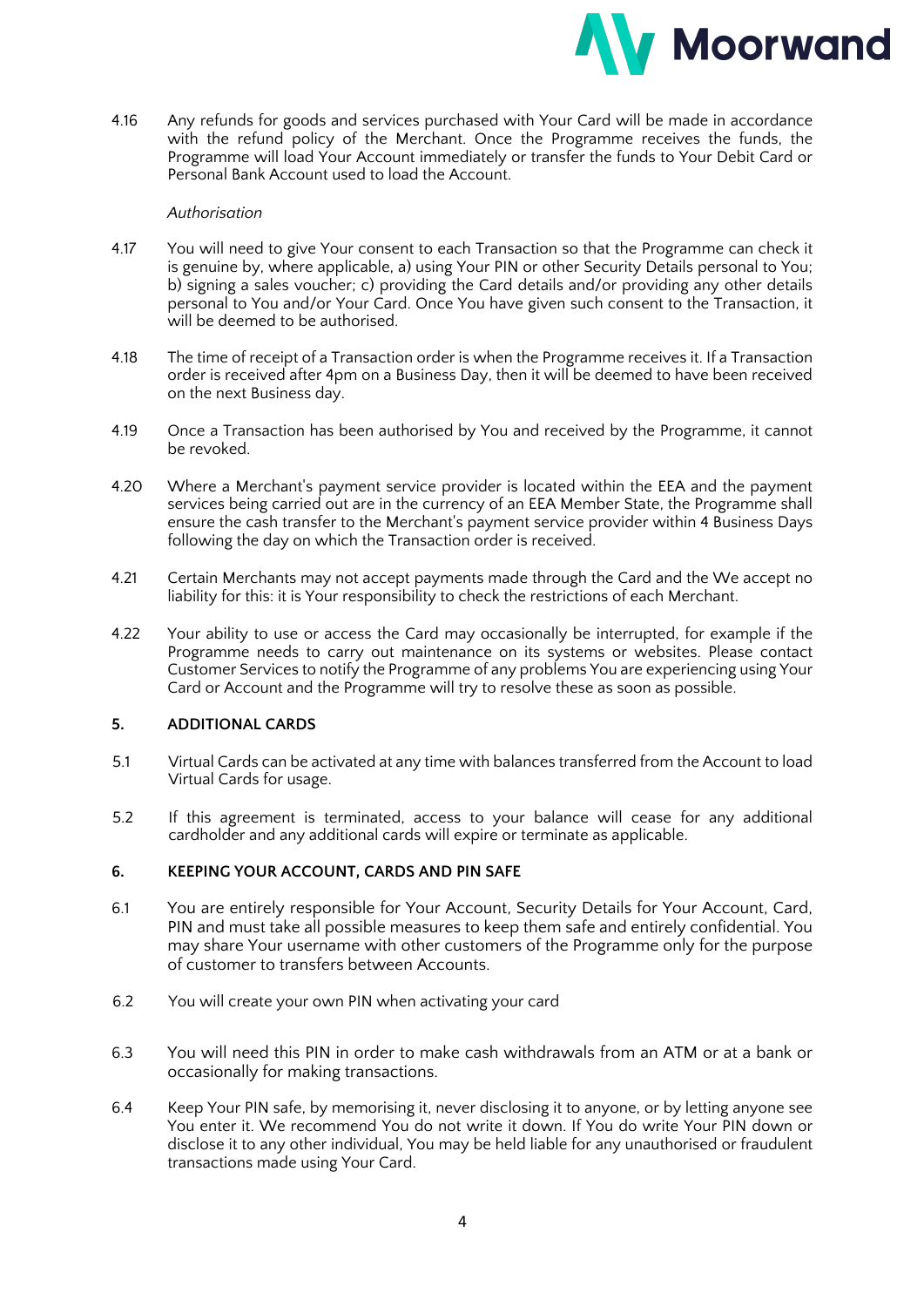

- 6.5 If You suspect that someone else knows Your PIN for Your Card or Security Details for Your Account, change them as soon as possible in Your Account or on the App. If You are not able to do so, please contact Us immediately to discuss.
- 6.6 You should check recent transactions and monitor the transactions history of Your Account regularly. If You do not recognise a transaction, then report it immediately (see below for reporting).
- 6.7 You must not give Your Card to any other person or allow any other person to use it. You may be held liable for any unauthorised or fraudulent transactions made using Your Card.
- 6.8 Once Your Card has expired or if it is found after You have reported it as lost or stolen You must destroy it by cutting it in two through the magnetic strip and disposing of it securely.
- 6.9 We reserve the right to require You to register for, and/or use enhanced online transaction security systems for customer authentication, which may include a one-time password as well as other third party authentication.
- 6.10 Failure to comply with this Clause may affect Your ability to claim any losses in the event that we can show that You have intentionally failed to keep the information safe or You have acted fraudulently, with undue delay or with gross negligence.

# **7. REPORTING PHYSICAL CARDS LOST OR STOLEN**

- 7.1 If Your physical Card is lost or stolen You must report it immediately by logging into Your Account and using the online facility You may also report it through the App or by using the customer service URL located on the back of the card. We will take immediate action to protect the money in Your Account. Alternatively, You can temporarily block the Card at any time by logging into Your Account and using the "freeze" functionality.
- 7.2 If there is money in Your Account after blocking the Card on Your account, the Programme will cancel Your Card and issue a new Card to Your current address within seven days. A Card replacement fee will apply as set out in the Fees and Limits Schedule to this Agreement.
- 7.3 You agree to cooperate with Our agents, any supervisory or regulatory authority, the police and Us if Your Card is lost, stolen or if we suspect fraudulent use of the Card.
- 7.4 Failure to comply with this Clause may affect Your ability to claim any losses in the event that We can show that You have intentionally failed to keep the Security Details safe or You have acted fraudulently, with undue delay or with gross negligence.

## **8. REPORTING UNAUTHORISED TRANSACTIONS OR DISPUTED TRANSACTIONS**

- 8.1 If You believe that any of the transactions on Your Card were unauthorised or incorrectly posted to Your Account, You must notify Customer Services as soon as You become aware but not later than 13 months of the date of the debit to Your Account. If the Transaction is one where the exact amount of the transaction was unknown at the time of authorisation (e.g. car rental or a hotel reservation) and the transaction amount appears incorrect, You must notify Customer Services within eight (8) weeks of the date of the debit to Your Account.
- 8.2 Unless the Programme has reason to suspect fraud by You, or that You have failed to comply with these Terms and Conditions, or the Account Terms with intent or gross negligence the Programme will refund the amount of the unauthorised or incorrect transaction(s) as soon as practical.
- 8.3 Where You have made an authorised Transaction but have a dispute with the merchant, the Programme will require You to provide written confirmation of the disputed transaction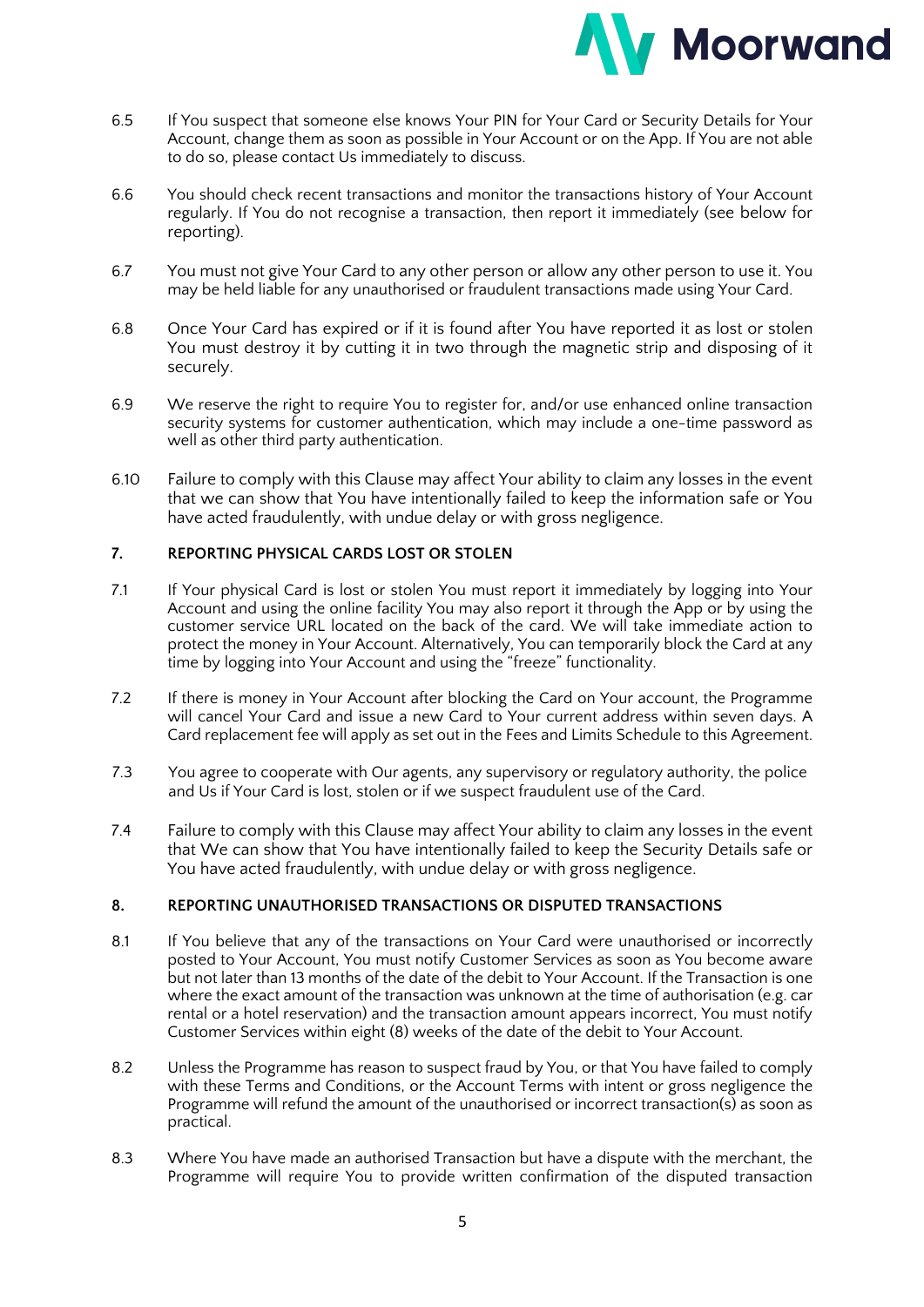

within 120 days of the Transaction date. The written confirmation should be sent to Customer Services using the contact form which can be found on the Website and in the App. Alternatively, You can contact Customer Services, in writing or by telephone, to request a form to complete.

8.4 If:

- (i) We do not receive written confirmation; or
- (ii) a refund is made in respect of a transaction that later turns out to be genuine
- 8.5 the Programme will re-deduct the amount of the transaction from Your Account plus, in the event of 8.4(ii) only, You will be charged a fee as set out in the Fees and Limits Schedule to this Agreement. Please note that any cash withdrawals will not be covered under the Scheme regulations.
- 8.6 In the event that a Transaction is made which is initiated by Merchant, we will provide a refund of that amount, subject to this Clause, only in circumstances where You can prove that:
	- (i) the exact Transaction amount was not specified when You authorised the payment; and
	- (ii) the amount of the Transaction exceeds the amount that You could have reasonably expected, taking into account Your previous spending pattern, the terms of this Agreement and the relevant circumstances of the case.
- 8.7 The refunds referred to above will not be provided if:
	- (i) the amount relates to currency exchange fluctuations; or
	- (ii) You have given Your consent to execute the Transaction directly to us; or
	- (iii) information on the Transaction was provided or made available in an agreed manner to You at least 4 weeks prior to the due date of the Transaction; or
	- (iv) You request the refund from us later than 8 weeks from the date on which it was debited.
- 8.8 If investigations performed by the Programme show that there have been unauthorised or incorrectly executed Transactions on Your Account then, provided that Your claim is made within the time limits specified in this Clause, You will not be liable for such transactions.

## **9. PAYMENT DISPUTES**

- 9.1 If You dispute a Transaction that You have authorised and which has been processed on Your Card, You should settle this with the person You bought the goods or services from; the Programme is not responsible for the quality, safety, legality or any other aspect of goods or services purchased with Your Card.
- 9.2 If Your dispute with a Merchant relating to a Transaction cannot be resolved You should contact Customer Services, for the Programme to attempt to assist You as far as is reasonably practicable.
- 9.3 If You have reason to believe that a Transaction was carried out without Your consent or in error, You may ask the Programme to investigate the Transaction by contacting Customer Services. If the Programme investigates the Transaction, the disputed amount will be unavailable to spend until our investigation is complete and if the Programme receives information that proves the Transaction was genuine, this will be deducted from Your Available Balance and the Programme may charge You an investigation fee as set out in the Fees and Limits Schedule to this Agreement. If You do not have sufficient Available Balance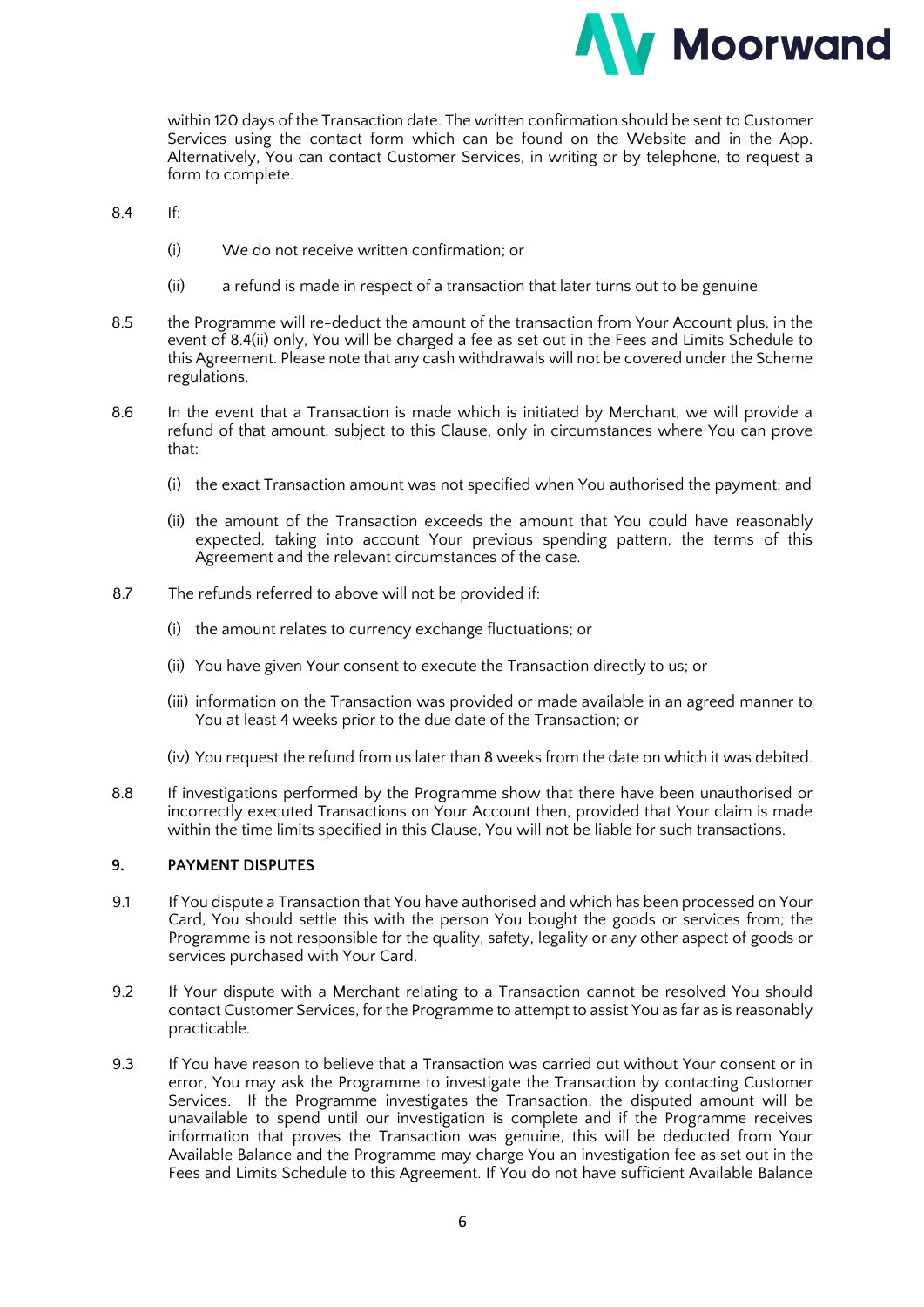

for the Transaction or the investigation fee, You must repay the Programme the amount immediately on demand.

## **10. FOREIGN EXCHANGE**

10.1 If You use Your Card in a currency other than the currency in which Your Card is denominated, the amount deducted from Your Available Balance will be the amount of the Transaction converted to Your Account currency using a rate set by the Scheme. You may also be charged a foreign exchange Fee as set out in the Fees and Limits Schedule to this Agreement. In order to allow You to compare charges for currency conversion, You can view the real-time percentage difference between the amount that will be charged on Your Card for a foreign currency transaction (consisting of the mark-up applied by the Scheme as well as any other charges) and the latest available euro foreign exchange reference rates issued by the European Central Bank. You can view this information on the Website and App.

#### **11. ADVISING CHANGES OF PERSONAL DETAILS OR FINANCIAL SITUATION**

- 11.1 If You change name, address or contact details such as telephone number or e-mail address You must notify the Programme within 14 days of the change.
- 11.2 The Programme reserves the right at any time to perform checks to confirm that the personal details You provide are accurate (for example, by requesting relevant original documents), including for the purposes of preventing fraud and/or money laundering. In addition, at the time of Your application or at any time in the future, in connection with Your Account, You authorise the Programme to undertake electronic identity verification checks on You either directly or using relevant third parties.
- 11.3 It is also important to notify the Programme without delay of any changes to Your circumstances that may affect the running of Your Account or Your Card, by contacting Customer Services (details below).

### **12. WHAT WILL HAPPEN WHEN YOUR CARD EXPIRES**

- 12.1 You will not be able to use Your Card following its Expiry Date.
- 12.2 Physical Cards and reloadable virtual Cards may be automatically renewed at the Programme's discretion. Unless requested otherwise, this will be on the same pricing as set out at in the Fees and Limits Schedule to this Agreement as the expiring Card.
- 12.3 Upon expiry of Your Card, unless renewed, You will still be able to obtain a refund of any Available Balance in accordance with the Clauses below. If You do not request a redemption of Your Available Balance, the Monthly Account Fee as set out at in the Fees and Limits Schedule to this Agreement will continue to be charged to Your account, even if Your account is inactive or Your Card has expired.

#### **13. USE OF YOUR PERSONAL DATA**

- 13.1 The Programme is a data controller of personal data provided in connection with the Programme, Your Account and Card and, where You consent, Information on how the Programme uses and protects Your personal data is available in the Programme Privacy Policy on the Website. The Issuer is a joint controller of personal data provided in connection with the Programme.
- 13.2 Information on how Your personal data is used by the Programme is set out in this section.
- 13.3 The Programme may use third parties to process personal data on Our behalf. Such third parties may include creditors or potential transferees of rights and obligations under this Agreement.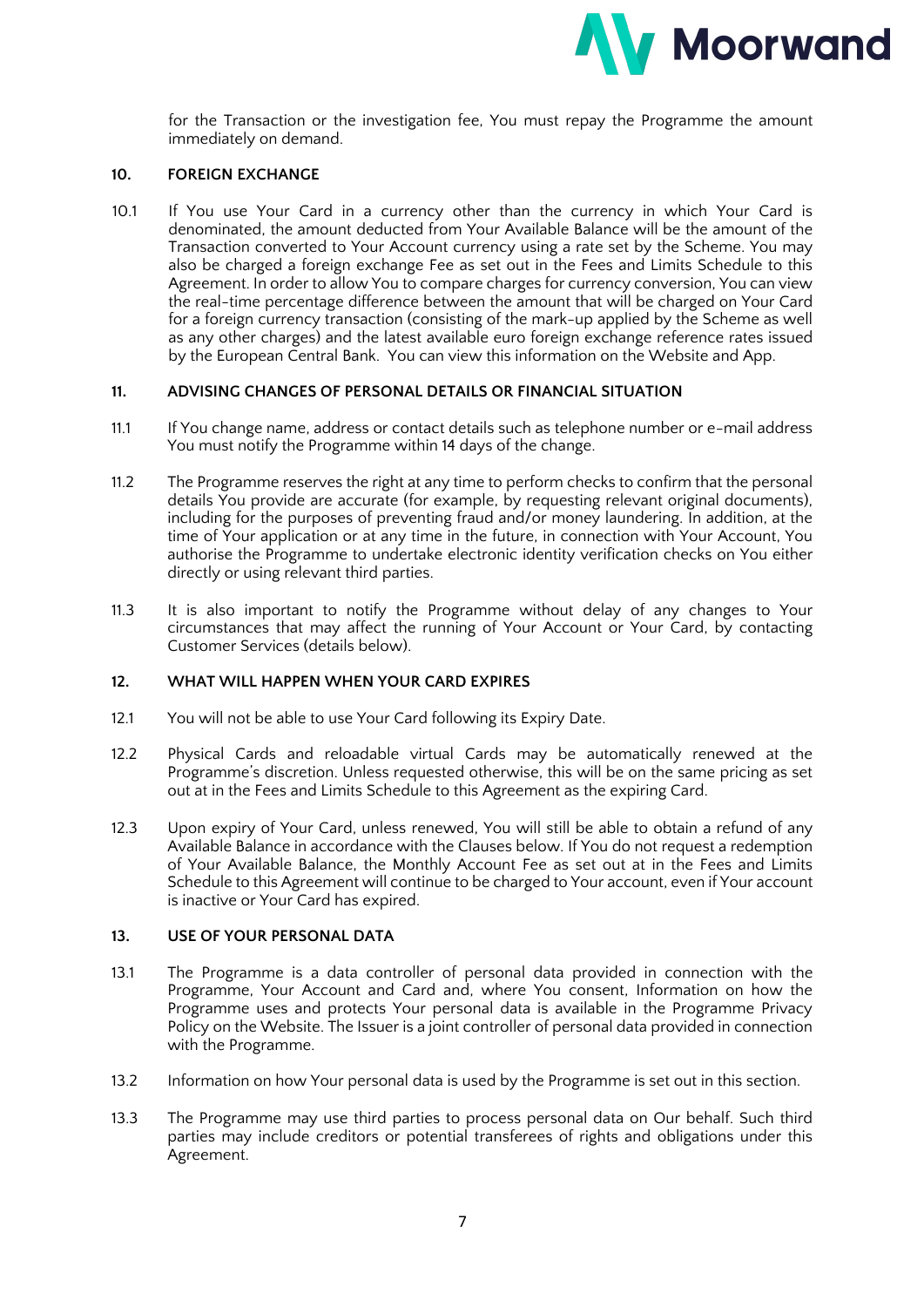

- 13.4 The Programme will process and retain personal data in order to open and administer Your Account and Card, to deal with any enquiries You have about it and comply with regulatory obligations. The types of personal data processed are likely to include, but is not limited to, name, address, date of birth, contact details, financial information, employment details and device identifiers.
- 13.5 If the Programme suspects that it has been given false or inaccurate information, it may record that suspicion together with any other relevant information. Decisions may be made by automated means.
- 13.6 If illegality is identified, Programmes may pass details to the Issuer and UK and EU Authorities and Regulators. In addition, the Issuer and Law Authorities and Regulators in the UK and EU may request, access and use this information in order to detect, investigate and prevent crime.
- 13.7 The Programme and other organisations may also access and use this information to prevent fraud and money laundering. When the Programme, Issuer or Law Authorities and Regulators in the UK and EU process Your personal data, it is done so on the basis of a legitimate interest in preventing fraud, money laundering, and to verify identity. These processes are carried out in order to protect the Programme, the Issuer, other customers, and to comply with regulatory requirements.
- 13.8 Please contact Customer Services if You want to receive details of relevant Law Authorities and Regulators in the UK and EU and/or contact the Programme's Data Protection Officer.
- 13.9 The Programme and other organisations may access and use the information recorded by Law Authorities and Regulators in the UK and EU in other countries.
- 13.10 The Programme may check all personal information given by You with Law Authorities and Regulators in the UK and EU and other organisations. For the purpose of enabling use of Your Card, the Programme may also use information about any device, computer, network and browser You use.
- 13.11 Personal data may also be transferred confidentially to other organisations within the Issuer's group of companies and to relevant third parties so that the Programme can manage Your Card.
- 13.12 You can also obtain any details of the information the Programme and We hold about You and/or, details of any other person to whom the Programme and We may pass Your information (where the Programme and We are not prevented by law), by writing to Customer Services. You have a legal right to these details (in most circumstances) and, where applicable, to object to the Programme and Us processing Your personal data and/or request that Your data is corrected or erased.
- 13.13 The Programme and We reserve the right to process data in countries outside the European Union, however the Programme and We will ensure adequate protection for personal data transferred to countries outside the European Union as required by data protection legislation.
- 13.14 To facilitate the processing of payments, the Programme and We may share Card Usage information with specified third parties strictly in accordance with any nationally published Code of Conduct or similar, relating to the receipt and dispersal of government benefits.
- 13.15 You have the right to:
	- (i) know more about the information the Programme and We pass to third parties or that is held by Law Authorities and Regulators in the UK and EU, or to obtain a list of the third parties with whom the Programme and We share information;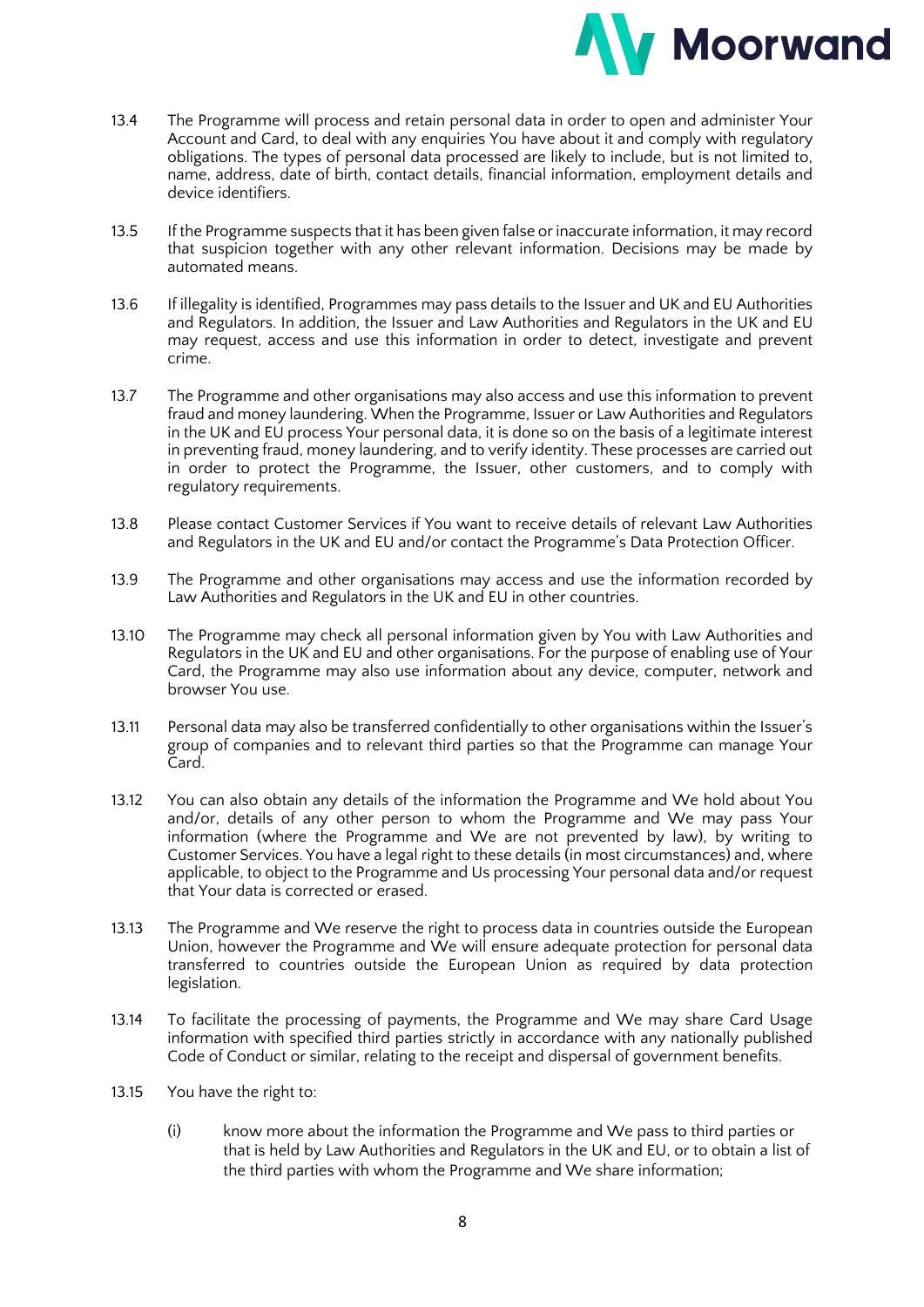

- (ii) receive details of the personal data the Programme and We hold about You.
- (iii) receive a copy of this Agreement and the terms and conditions contained herein at any time, a copy of which will be made available on the Website.

### **14. THE LAW THAT APPLIES & ASSIGNMENT**

- 14.1 This Agreement is governed by United Kingdom and European law.
- 14.2 You agree to the non-exclusive jurisdiction of the courts of the United Kingdom.
- 14.3 Any delay or failure to exercise any right or remedy under this Agreement by the Programme shall not be construed as a waiver of that right or remedy or preclude its exercise at any subsequent time.
- 14.4 The Account and Card is a payment service product and not a deposit or credit or banking product and, as such is not governed by the Financial Services Compensation Scheme (FSCS), the Lithuanian Deposit Insurance Scheme or any other EU Compensation Scheme. However, the Programme will ensure proper safeguarding of Your funds so that they are protected in accordance with applicable law if the Programme or We become insolvent.
- 14.5 If any provision of this Agreement is deemed unenforceable or illegal, the remaining provisions will continue in full force and effect.
- 14.6 If any part of this Agreement is inconsistent with any regulatory requirements, then we will not rely on that part but treat it as if it did actually reflect the relevant regulatory requirement. If we need to make operational changes before we can fully comply with the new regulatory requirement, we will make those changes as soon as reasonably practical.
- 14.7 You may not assign or transfer any of Your rights and/or benefits under this Agreement and You shall be the sole party to the contract between the Programme and You. You will remain liable until the Account and all Cards issued to You are cancelled or have expired and all sums due under this Agreement have been paid by You in full. Subject to giving You 60 days' notice the Programme may assign all rights and benefits under this Agreement to a third party and may subcontract any of the obligations under this Agreement. If the Programme does not hear from You prior to the expiry of the 60 days the Programme and We will assume You are agreeable to the change.
- 14.8 All communications relating to Your Account will be in English.

## **15. COMMUNICATION**

- 15.1 Any communication from the Programme to You will be given via the Website and by notification via email or the App (using the latest contact details with which You have provided us).
- 15.2 You may contact the Programme via Customer Service, the details of which are set out in the Definitions & Interpretation Clause.

### **16. COMPLAINTS**

16.1 If You are unhappy with the service provided under these Terms and Conditions, please contact Customer Services to help You. A copy of the Programme Complaints Policy can be found on the Website.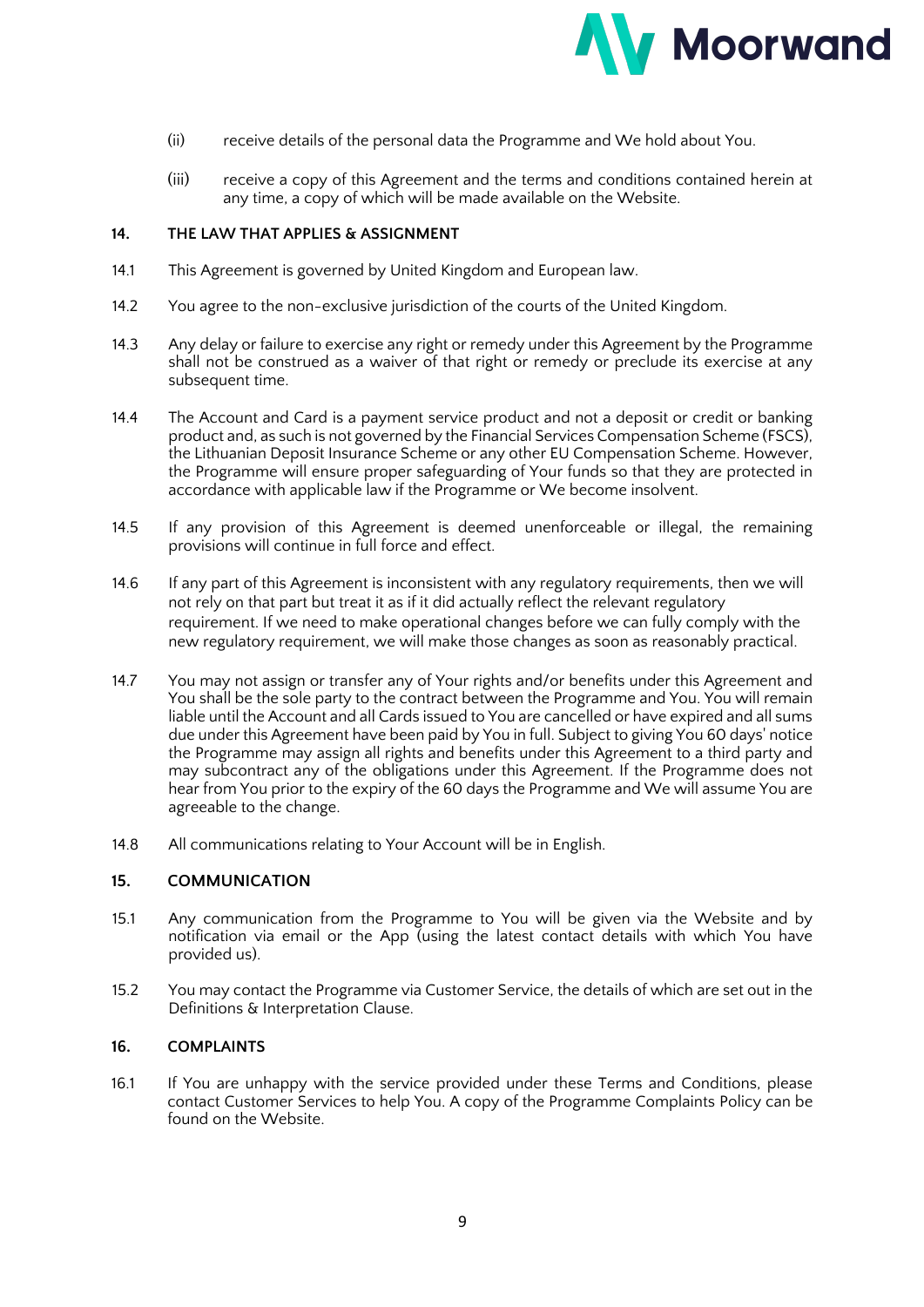

- 16.2 Upon receipt of Your emailed complaint, Customer Services shall endeavour to respond to You as quickly as possible but, in any event, shall reply to You by return email by no later than 10 Business Days.
- 16.3 If, having received a response from Customer Services, You remain unhappy with the outcome, You can escalate Your complaint to the Issuer.
- 16.4 If the Programme is unable to resolve any complaint through the Programme Complaints Policy and Issuer Complaints Policy (which can be requested directly from the Issuer) or You remain dissatisfied generally with the resolution or way that Your compliant was handled by Us, You are eligible, dependent on the nature of Your complaint, to contact the UK Financial Ombudsman Service or The Bank of Lithuania at:

### **UK Financial Ombusman**

| Address:           | Exchange Tower, London E14 9SR;                                   |
|--------------------|-------------------------------------------------------------------|
| Telephone:         | 0800 023 4 567 (free from most UK landlines but charges may apply |
|                    | if using a mobile phone or dialing from outside of the UK),       |
| Alternative Phone: | 02079640500 (calls by UK mobile cost no more than a national rate |
|                    | call to an 01 or 02 number and additional charges may apply if    |
|                    | dialling from outside of the UK);                                 |
| E-mail:            | complaint.info@financial-ombudsman.org.uk.                        |
| Website:           | How to complain (financial-ombudsman.org.uk)                      |
|                    |                                                                   |

## **The Bank of Lithuania**

| Address:<br>Telephone: | Totorių g. 4, LT-01121 Vilnius;<br>+370 5 251 2763 (free from most Lithuanian landlines but charges<br>may apply if using a mobile phone or dialing from outside of |  |  |
|------------------------|---------------------------------------------------------------------------------------------------------------------------------------------------------------------|--|--|
| E-mail:<br>Website:    | Lithuania),<br>info@lb.lt<br>Settle a dispute with a financial service provider   Bank of<br>Lithuania (lb.lt)                                                      |  |  |

## **17. LIABILITY**

- 17.1 If something which the Programme or We are not reasonably able to control, including but not limited to, defects relating to the Card or Account which stop or delay the Programme from meeting an obligation under this Agreement, the Programme and We will not be responsible for any loss which You may suffer.
- 17.2 If You are affected by something which is a fault of the Programme or was in the reasonable control of the Programme to prevent, the Programme will only be responsible for the financial loss actually debited from Your Account and not for any other loss whatsoever (for example, loss of reputation and indirect and consequential losses). Where the Card is faulty due to Programme default, the liability shall be limited to replacement of the Card.
- 17.3 You may not be liable for any use of the card, card number or PIN by another person who does not have your permission to use it or if it is lost, stolen or destroyed, unless:
	- you agreed to that person having your card, card number or PIN, or through gross negligence or carelessness, failed to comply with condition 6.1, in which case you may be liable for any use that occurs before you tell us in accordance with these terms and conditions, or
	- you acted fraudulently, to the extent permitted by law, you may be liable for misuse of the card, card number or PIN.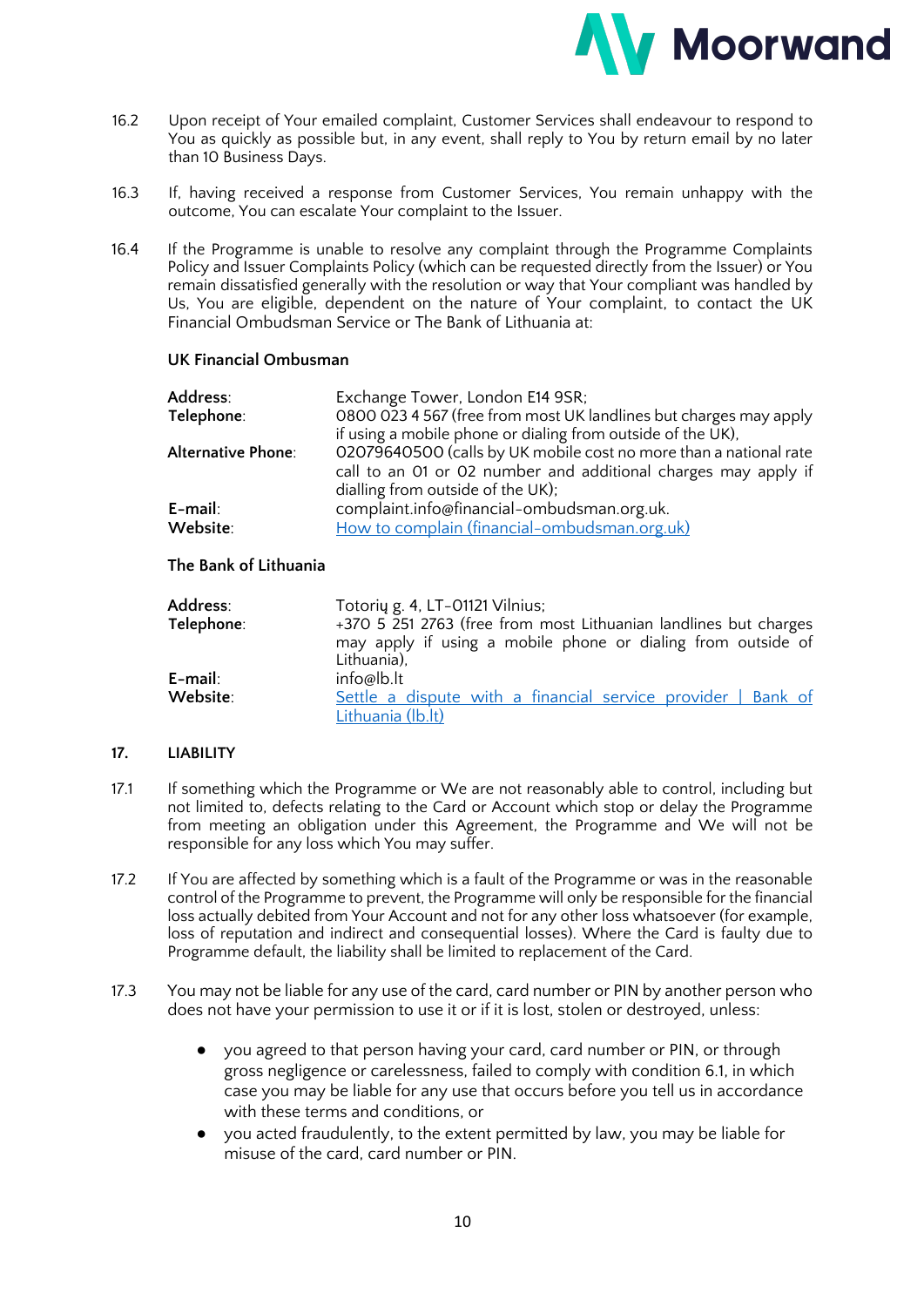

you may only be liable to a maximum of **€50** /£35 resulting from transactions arising from the use of a lost or stolen card or from the misappropriation of the payment instrument where the cardholder has failed to keep security features of the card safe. The **€50** /£35 liability limit is applicable to each instance of loss, theft or misappropriation and not each transaction.

- 17.4 Provided You have not acted fraudulently or with gross negligence Your maximum liability for any transactions or fees incurred on Your Card if someone else uses Your Card before You report it lost or stolen will be €50 /£35. "Gross negligence" could include keeping a written record of Your PIN close to or with Your Card, so that both are easy to use by a third party.
- 17.5 You will be responsible for:
	- i) any unauthorised activity if You act fraudulently or with gross negligence; and
	- ii) any loss or fraud that results directly from Your failure to advise Us promptly of any name, address or contact details changes.
- 17.6 In the event that You do not use Your Card in accordance with these Terms and Conditions or the Programme discovers that You are using the Card fraudulently, the Programme reserves the right to charge You for any reasonable costs that are incurred in taking action to stop You using the Card and to recover any monies owed as a result of Your activities.
- 17.7 The Programme accepts no responsibility or liability for the goods or services that You purchase with Your Card or for any product or service discounts arising from the purchase with Your Card.
- 17.8 The Programme accepts no responsibility or liability for a merchant refusing to accept Your Card or failing to cancel an authorisation.
- 17.9 Nothing in this Agreement shall exclude or limit our liability for death or personal injury resulting from Our negligence or fraud.
- 17.10 To the extent permitted by law, all conditions or warranties implied by law, statute or otherwise are expressly excluded.
- 17.11 The above exclusions and limitations set out in this paragraph shall apply to any liability of Our affiliates such as the Schemes, and other suppliers, contractors, distributors and any of their respective affiliates (if any), to You, which may arise in connection with this Agreement.
- 17.12 For all other matters not expressly covered in this Clause and to the extent permitted by applicable law, the Programme and Our total aggregate liability shall be limited to the total amount of money that You have deposited into Your Account over the 12-month period prior to the claim.

## **18. Third Party Providers**

18.1 You can choose to allow a Third-Party Provider (TPP) to access information on your account, to combine and display information about your account with information from other account providers provided the TPP is authorised by the FCA or another European regulator and you have given your explicit consent.

## **19. CHANGES TO THESE TERMS AND CONDITIONS**

19.1 Except in exceptional circumstances (e.g. customer fraud or a security breach) the Programme and Us will provide You 60 days' notice of any material change to this Agreement. Notice will be sent to the email address registered to Your Account.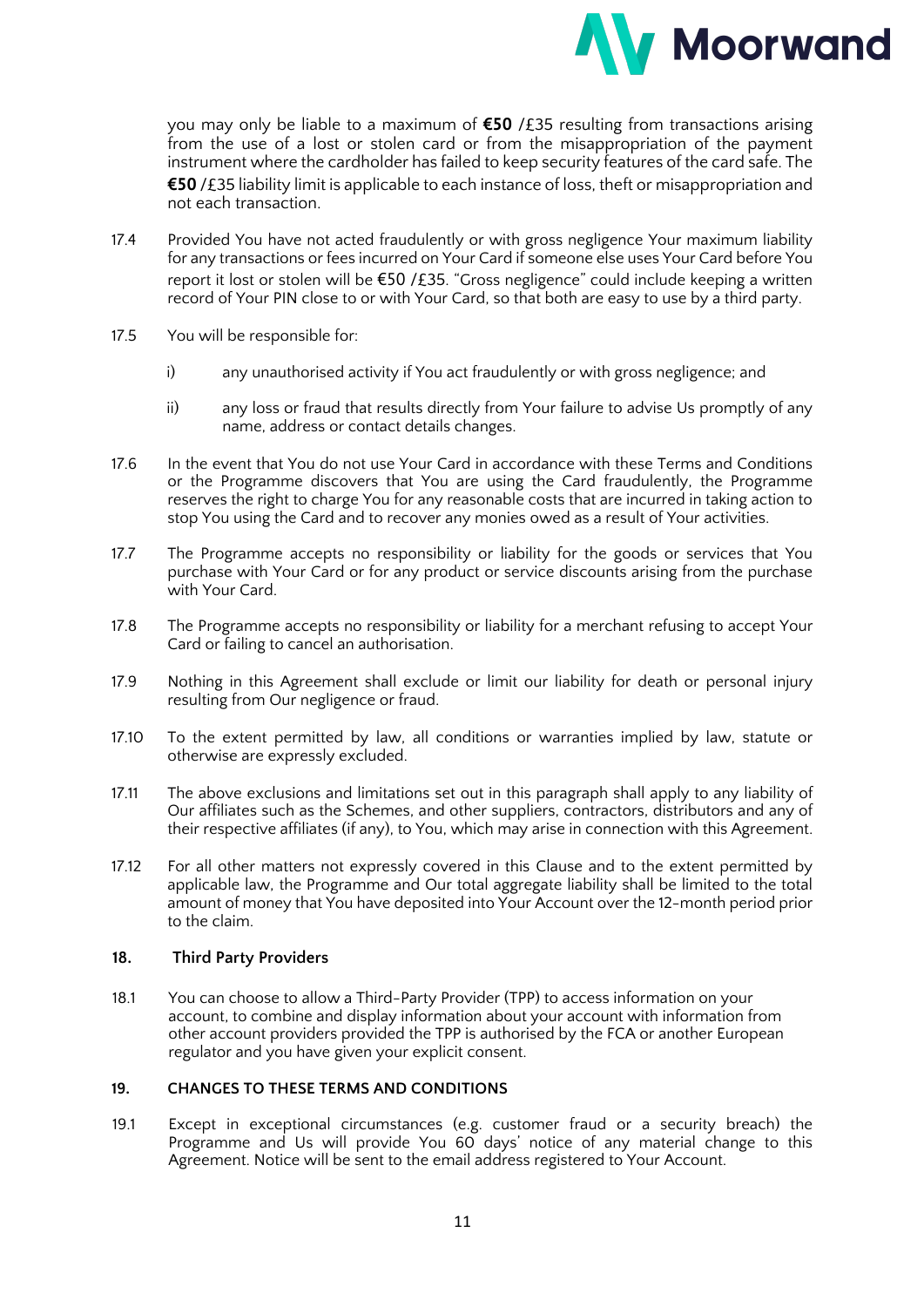

19.2 Changes will be deemed to have been accepted unless You notify the Programme to the contrary before the proposed date the change comes into effect. Rejection of any proposed changes will amount to termination of Agreement and the cancellation of Your Account and Card.

## **20. CANCELLATION OR EXPIRY OF YOUR CARD OR ACCOUNT**

- 20.1 You have the right to withdraw from this Agreement and cancel Your Account or Card:
	- (i) within 14 days of the date of Your first Account or Card transaction without cause and without penalty. The Programme will refund all delivery charges if You cancel within this period.
	- (ii) at any time after the initial 14 day cooling off period. In this case, Your Account and Card will be cancelled 10 days after the Programme receives the withdrawal notice.
- 20.2 Once the Programme have received all necessary information from You (including KYC) and all Transactions and applicable fees and charges have been processed and deducted, the Programme will refund any Available Balance to You provided that:
	- (i) You have not acted fraudulently or with gross negligence or in such a way as to give rise to reasonable suspicion of fraud or gross negligence; and
	- (ii) the Programme and We are not required to withhold Your Available Balance by law or regulation, or at the request of the police, a court or any regulatory authority.
- 20.3 The Programme has the right to terminate this agreement and cancel an Account and Card without cause by giving You 60 days' written notice.
- 20.4 Once Your Card and Account have been cancelled, it will be Your responsibility to destroy Your Card.
- 20.5 The Card will automatically be cancelled if:
	- (i) Your Account is closed for any reason; or
	- (ii) The Issuer ceases issuing Cards or E-money for the Programme. In this case, the Programme will contact You to advise if another Card or E-money will be issued to You by another issuer or by the Programme directly (where applicable).
- 20.6 The Programme may at any time and without notice suspend, restrict, block or cancel Your Account and Card, or refuse to issue or replace a Card, a PIN and/or Account related Security Details, for reasons relating to the following:
	- (i) any of the information that You provided to the Programme when You applied for the Account and/or Card was materially incorrect or false;
	- (ii) to comply with any applicable regulations or legislation;
	- (iii) You die;
	- (iv) You have not complied with the terms and conditions in this Agreement;
	- (v) The Programme or We have reason to believe that You have used, or intend to use, Your Card in a grossly negligent manner or for a fraudulent or otherwise unlawful purpose;
	- (vi) The Programme or We are required to do so for legal reasons; or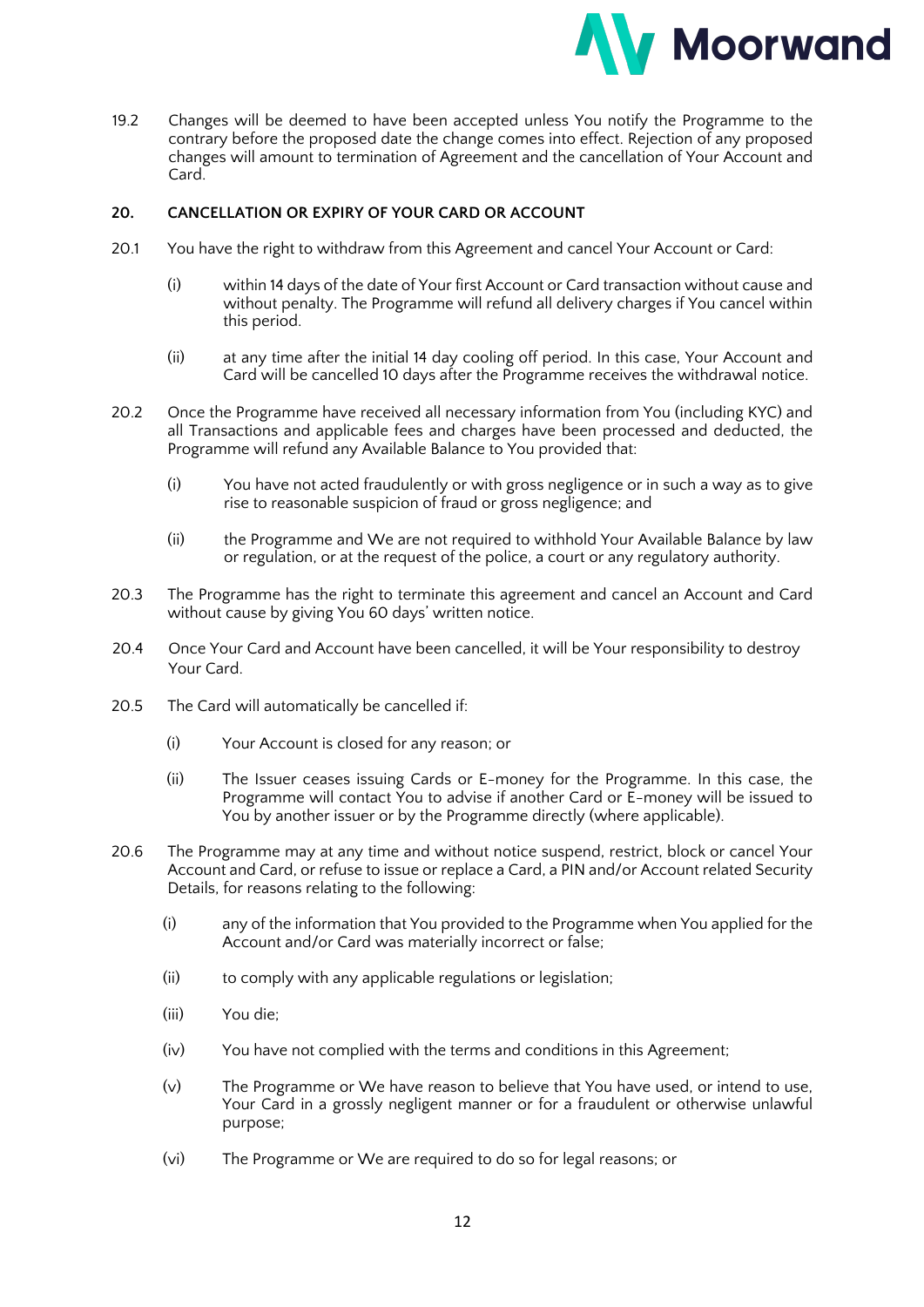

(vii) You use racist, threatening or abusive behaviour towards Programme or Our staff, or harass Programme or Our staff (including via social media).

If the Programme takes any of the steps referred to in this Clause, You will be notified as soon as possible or as permitted after the Programme have taken these steps. The Programme may ask You to stop using Your Card and return it to the Programme or destroy it. The Programme will issue You with a replacement Card if after further investigations it is believed that the relevant circumstances (as set out in this Clause) no longer apply.

- 20.7 If, following cancellation and reimbursement of Your Available Balance, any further Transactions are found to have been made or charges or Fees incurred using the Account or Card or we receive a reversal of any prior funding Transaction, we will notify You of the amount and You must immediately repay to us such amount on demand. We reserve the right to take all necessary steps, including legal action, to recover this deficit.
- 20.8 You may redeem Your Available Balance by contacting the Programme at any time prior to 6 years from the date of closure of Your Account or the Programme itself. When the Programme processes Your redemption request, the Programme may require You to provide KYC information and/or documents in order to verify Your Personal Details in accordance with legal requirements. The Programme may charge a Redemption Fee if You request redemption of Your Available Balance before, or 12 months after, expiry of this Agreement. Any such Redemption Fee is set out in the Fees and Limits Schedule to this Agreement.
- 20.9 The Programme shall have the absolute right to set-off, transfer, or apply sums held in Your Account or Cards in or towards satisfaction of all or any liabilities and fees owed that have not been paid or satisfied when due.

## **21. ISSUER INFORMATION**

See Definitions & Interpretation

Moorwand Ltd is a company incorporated and registered in England & Wales under registration No. 8491211 with a registered office at Irongate House, 28-30 Dukes Place, London, EC3A 7LP, United Kingdom. Moorwand Ltd is authorised by the Financial Conduct Authority under the Electronic Money Regulations 2011 (Register ref: 900709) for the issuing of electronic money and payment instruments. 9DU.

The Unbanked card is issued by Moorwand Ltdpursuant to a licence by Mastercard International. Mastercard is a registered trademark, and the circles design is a trademark of Mastercard International Incorporated.

To contact Customer Service of Moorwand Ltd, please use the contact details on the website support@moorwand.com or via your account dashboard.

#### 21.1 E-money Issuer EEA

Via Payments UAB is a company incorporated in Lithuania under registration No 304531663 with a registered office at Konstitucijos pr. 7, Vilnius, Lithuania. Via Payments UAB is authorised by Bank of Lithuania (license number 16) for the issuing of electronic money and payment instruments.

## UK

Moorwand Ltd is a company incorporated and registered in England & Wales under registration No. 8491211 with a registered office at Irongate House, 28-30 Dukes Place, London, EC3A 7LP, United Kingdom. Moorwand Ltd is authorised by the Financial Conduct Authority under the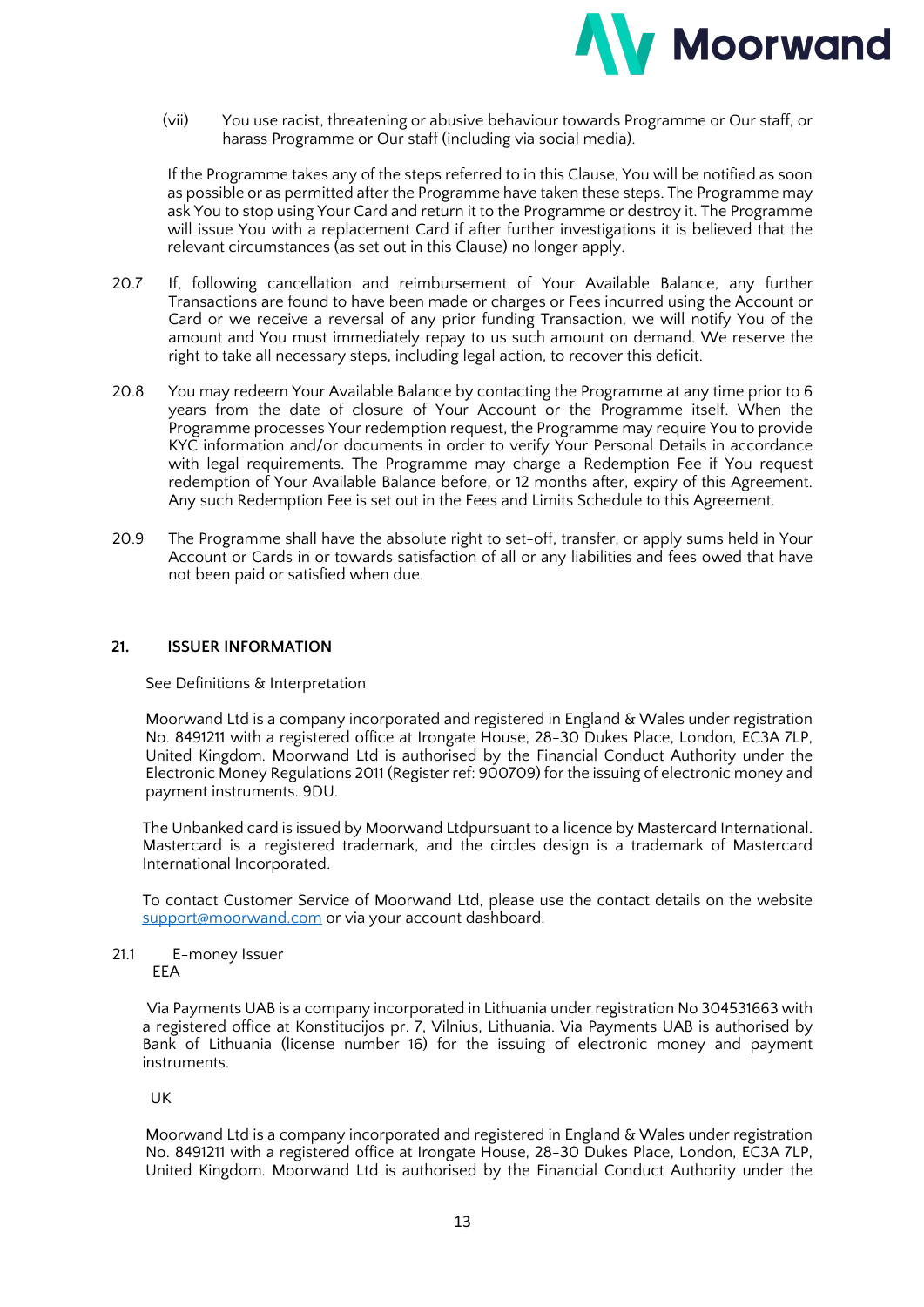

Electronic Money Regulations 2011 (Register ref: 900709) for the issuing of electronic money and payment instruments. 9DU.

To contact the E-money Issuer, please use the contact details on the Website or in the Definitions & Interpretation Clause.

## **16 DEFINITIONS & INTERPRETATION**

| Account:                  | The electronic money account associated with Your Card.                                                                                                                                                                                                                                                                      |  |  |
|---------------------------|------------------------------------------------------------------------------------------------------------------------------------------------------------------------------------------------------------------------------------------------------------------------------------------------------------------------------|--|--|
| <b>Additional Card:</b>   | Any additional virtual or physical Card which is issued in addition to<br>the primary account any time after the successful registration of an<br>Account:                                                                                                                                                                   |  |  |
| Agreement:                | These terms and conditions relating to the use of Your Card(s) as<br>amended from time to time.                                                                                                                                                                                                                              |  |  |
| App:                      | The Programme mobile application that allows You to access Your<br>Account and view Card and Transaction related information.                                                                                                                                                                                                |  |  |
| Available Balance:        | The value of unspent funds loaded onto Your Account available to<br>use.                                                                                                                                                                                                                                                     |  |  |
| <b>Business Day:</b>      | Monday to Friday, 9am to 5pm GMT, excluding bank and public<br>holidays in the UK and Europe.                                                                                                                                                                                                                                |  |  |
| Card:                     | Any Prepaid Card issued to You in accordance with this Agreement                                                                                                                                                                                                                                                             |  |  |
| Card Issuer:              | Moorwand Ltd To contact Moorwand customer service, please e<br>mail support@Moorwand.com                                                                                                                                                                                                                                     |  |  |
| <b>Customer Services:</b> | The contact centre for dealing with queries about Your Unbanked<br>Card and Account. You can contact Customer Services by: Please<br>contact via URL www.unbanked.eu                                                                                                                                                         |  |  |
|                           | i.<br>calling +442045251440 (Your network provider may charge<br>a fee for calling this number);<br>ii.<br>e-mailing support@unbanked.com from the email address<br>registered to Your Online Account; or<br>iii.<br>writing to: 8000 Avalon Blvd, Alpharetta, GA 30004; or<br>contacting the E-money or Card Issuer.<br>iv. |  |  |
| EEA:                      | European Economic Area.                                                                                                                                                                                                                                                                                                      |  |  |
| E-money:                  | monetary value issued by the E Money Issuer to Your Account on<br>receipt of funds on Your behalf in our Customer Funds Account,<br>equal to the amount of funds received;                                                                                                                                                   |  |  |
| E-money Issuer:           | In the EEA Via Payments Ltd. In the UK, Moorwand Ltd.                                                                                                                                                                                                                                                                        |  |  |
| Expiry Date:              | The expiry date showing on Your Card.                                                                                                                                                                                                                                                                                        |  |  |
| Fee:                      | Any fee payable by You as referenced in the Fees & Limits Schedule.                                                                                                                                                                                                                                                          |  |  |
| Fees & Limits Schedule    | The schedule contained in this Agreement and which forms part of<br>this Agreement.                                                                                                                                                                                                                                          |  |  |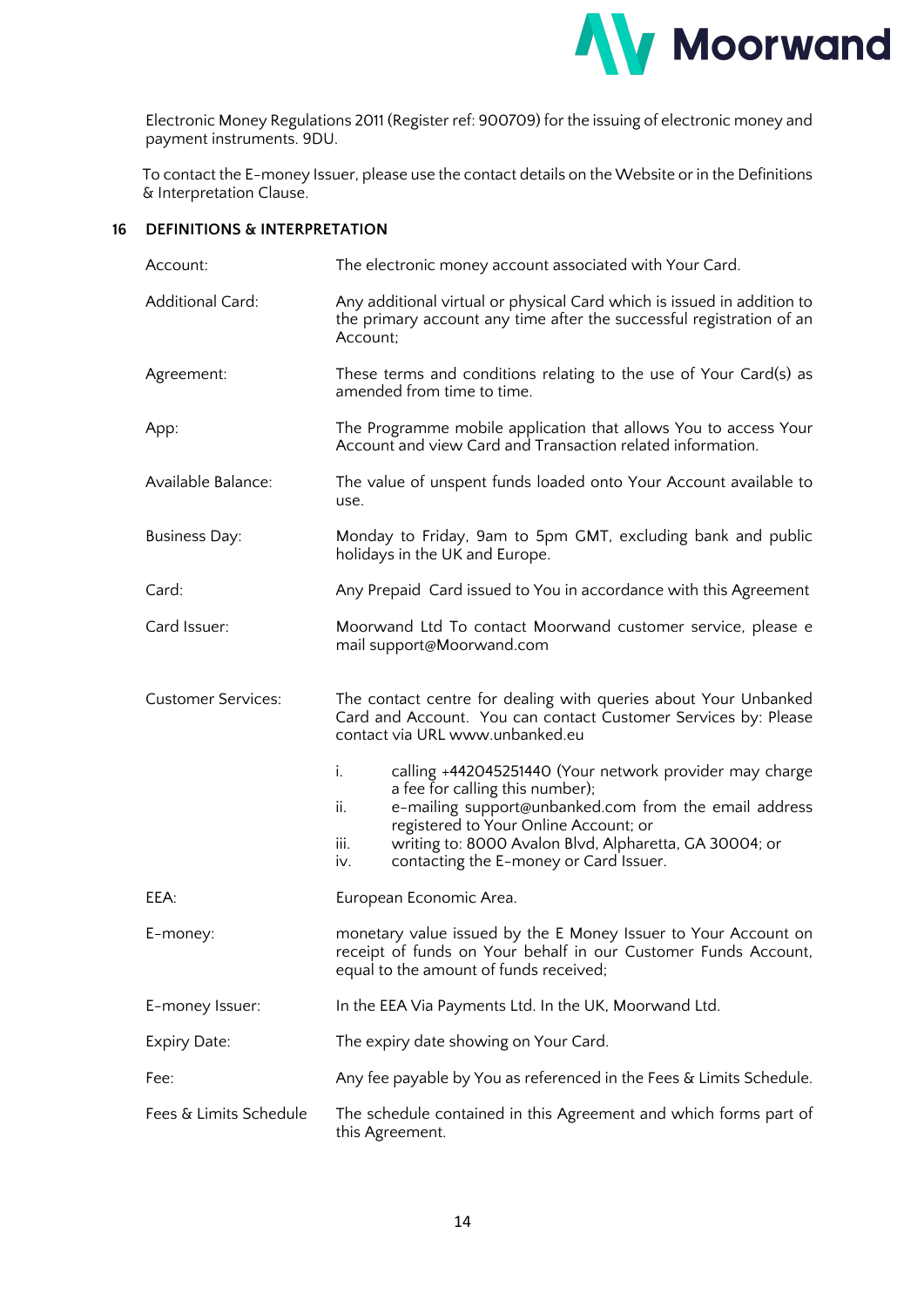

| <b>KYC</b>          | Means "Know Your Customer" and constitutes our verification of<br>Your Personal Details.                                                                                                                                                                                                                                                                                                                                                                                                                           |  |  |
|---------------------|--------------------------------------------------------------------------------------------------------------------------------------------------------------------------------------------------------------------------------------------------------------------------------------------------------------------------------------------------------------------------------------------------------------------------------------------------------------------------------------------------------------------|--|--|
| Merchant            | A retailer or any other person that accepts Your Card and E-money.                                                                                                                                                                                                                                                                                                                                                                                                                                                 |  |  |
| Online Account      | The area on the Website that allows You to access Your Account and<br>carry out Account-related functions.                                                                                                                                                                                                                                                                                                                                                                                                         |  |  |
| Personal Data       | The registered personal identity details relating to the use of Your<br>Card and Account including (but not limited to) Your: name, date of<br>birth, home address, email address and telephone (landline and/or<br>mobile) number. Full details of the Personal Data which the<br>Programme processes are set out in a Privacy Policy on the Website.                                                                                                                                                             |  |  |
| PIN                 | Personal Identification Number; that is, the security number provided<br>for use with Your Card.                                                                                                                                                                                                                                                                                                                                                                                                                   |  |  |
| Primary Card        | The first Card issued to You in response to registration of Your<br>Account in accordance with this Agreement.                                                                                                                                                                                                                                                                                                                                                                                                     |  |  |
| Primary Cardholder  | The person who has been issued with the Primary Card and who is<br>responsible for the use of all other Additional Cards in accordance<br>with this Agreement.                                                                                                                                                                                                                                                                                                                                                     |  |  |
| Programme           | Unbanked                                                                                                                                                                                                                                                                                                                                                                                                                                                                                                           |  |  |
| Programme Manager   | Unbanked who are providers of the Programme. The Programme<br>Manager is a company incorporated in the U.S.A under registration<br>6685842 8300 Authentication: 202774218 SR# 20220743561                                                                                                                                                                                                                                                                                                                          |  |  |
| Scheme              | Mastercard as shown on Your Card; Mastercard is a registered<br>trademark of Mastercard International Incorporated                                                                                                                                                                                                                                                                                                                                                                                                 |  |  |
| Scheme Regulations: | The terms and conditions of the Scheme which can be found in the<br><b>Mastercard Rules</b>                                                                                                                                                                                                                                                                                                                                                                                                                        |  |  |
| Transaction:        | The use of Your Card to make (i) a payment, or a purchase of goods<br>or services from a Merchant where payment is made (in whole or in<br>part) by use of Your Card including where payment is made over the<br>internet, by phone or mail order or (ii) a cash withdrawal made from<br>an ATM or bank using Your Card.                                                                                                                                                                                           |  |  |
| Security Details:   | A set of personal codes consisting of numbers, letters and symbols<br>which form a username and password selected by You in order to<br>access Your Account.                                                                                                                                                                                                                                                                                                                                                       |  |  |
| Website:            | https://unbanked.com/                                                                                                                                                                                                                                                                                                                                                                                                                                                                                              |  |  |
| We, Us or Our       | Are:                                                                                                                                                                                                                                                                                                                                                                                                                                                                                                               |  |  |
|                     | i.<br>The Programme;<br>ii.<br>The Programme Manager;<br>iii. Moorwand Ltd. Moorwand Ltd is authorised by the Financial<br>Conduct Authority under the Electronic Money Regulations 2011<br>(Register ref: 900709) for the issuing of electronic money and<br>payment instruments and registered in England & Wales No.<br>8491211. 9DU. Registered office Irongate House, 28-30 Dukes<br>Place, London, EC3A 7LP, United Kingdom. Moorwand Ltd is in<br>partnership with Via Payments UAB to provide Unbanked Inc |  |  |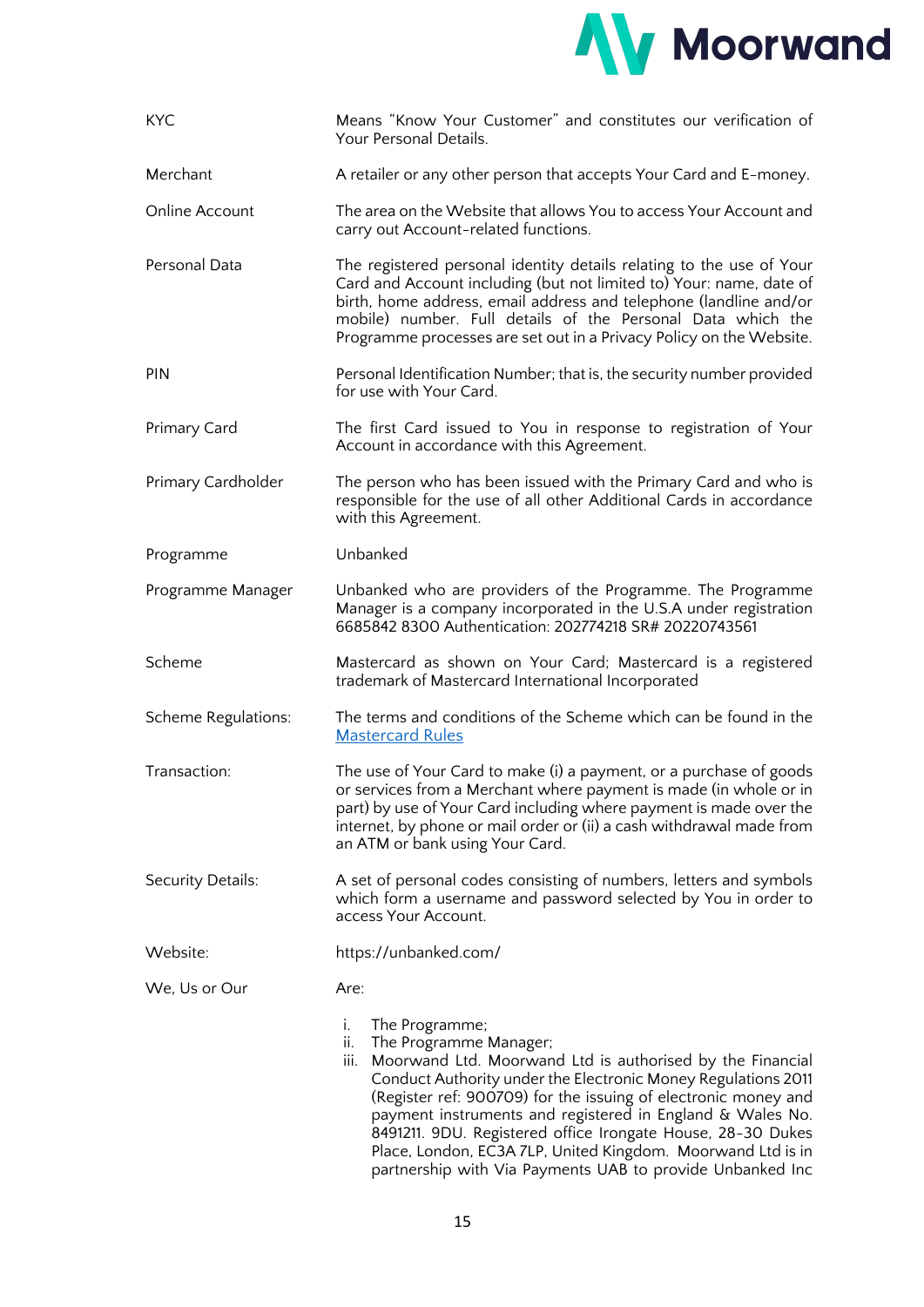

with electronic money payment services as set out in this Agreement; and

- iv. Via Payments UAB. Via Payments UAB is a company incorporated in Lithuania and under registration No 304531663 and registered office at Konstitucijos pr. 7, Vilnius, Lithuania. Via Payments UAB is authorised by Bank of Lithuania (license number 16) for the issuing of electronic money and payment instruments. You or Your: You, the person who has entered into this Agreement with us by virtue of Your use of the Card and or Account and any other person You have authorised to use any Cards in accordance with this Agreement.
- Virtual Cards Any virtual Prepaid Card issued to You by the Card Issuer in addition to the Account.

| Fee type                     | Value                           | <b>Currency</b> |
|------------------------------|---------------------------------|-----------------|
| Account set up               | 5.00                            | EUR/GBP         |
| Card purchase                | 10.00 (plastic) / 50.00 (metal) | EUR/GBP         |
| Shipping                     | $\mathbf 0$                     | EUR/GBP         |
| Activation                   | 0                               | EUR/GBP         |
| Monthly maintenance          | 5.00                            | EUR/GBP         |
| International ATM withdrawal | 3.50                            | EUR/GBP         |
| Domestic ATM withdrawal      | 3.00                            | EUR/GBP         |
| <b>International POS</b>     | 0.50                            | EUR/GBP         |
| Domestic POS                 | 0.25                            | EUR/GBP         |
| ATM balance inquiry          | 0.50                            | EUR/GBP         |
| Debit card load              | N/A                             | EUR/GBP         |
| Credit card load             | N/A                             | EUR/GBP         |
| <b>Bank load</b>             | N/A                             | EUR/GBP         |
| Card to card transfer        | N/A                             | EUR/GBP         |
| Peer to peer transfer        | N/A                             | EUR/GBP         |
| FX mark up                   | 0%                              | EUR/GBP         |
| Card replacement fee         | 10.00 (plastic) / 50.00 (metal) | EUR/GBP         |
| Account closure / redemption | 20.00                           | EUR/GBP         |
| Chargeback fee               | 20.00                           | EUR/GBP         |
| Other                        |                                 |                 |

#### **2. Cardholder fees and charges**

#### **2.1 Programme Monitoring and Controls**

#### **2.2 Card, wallet, load and transaction values and velocity limits**

**Load**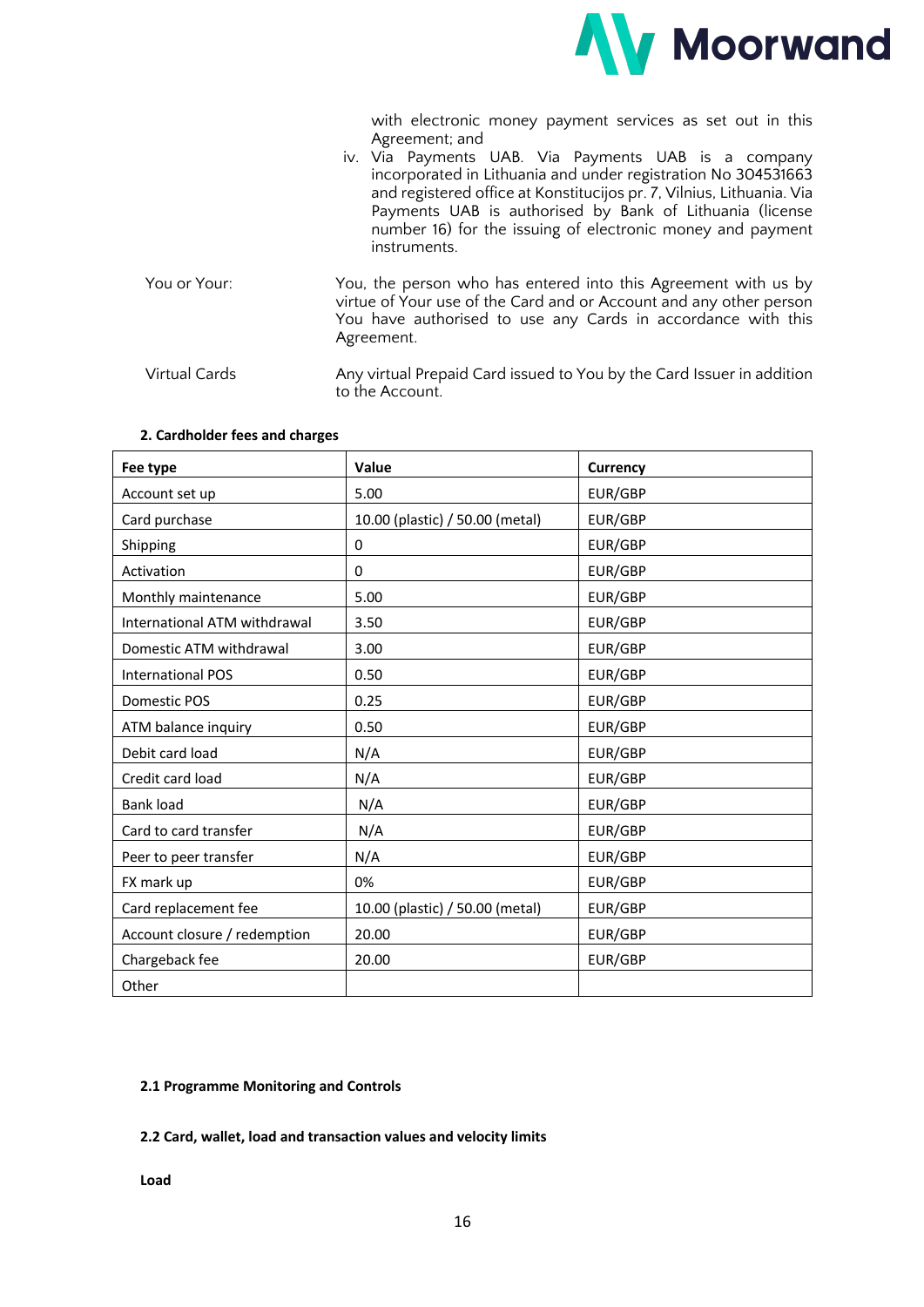

| <b>KYC</b> level                                  | <b>EDD</b>                        |
|---------------------------------------------------|-----------------------------------|
| Maximum annual load limit per card                | 50000 GBP<br>/ 55000<br>EUR       |
| Maximum annual load limit per wallet              | 50000 GBP<br>/55000<br><b>EUR</b> |
| Maximum initial load value per card               | 3,000<br>EUR/GBP                  |
| Maximum single load value per card / wallet       | 3,000<br>EUR/GBP                  |
| Maximum number of single load per day per<br>card | 10                                |
| Maximum daily load value per card                 | 5,000<br>EUR/GBP                  |
| Maximum total balance per card                    | 10,000<br>EUR/GBP                 |
| Maximum total balance per wallet                  | 10,000<br>EUR/GBP                 |

Note: There are no restrictions on a crypto wallet; however Unbanked maintains a maximum balance 10,000 USD in fiat at any one time since that's all that can go on the card.

|                                              | <b>EDD</b>                  |                             |                               |
|----------------------------------------------|-----------------------------|-----------------------------|-------------------------------|
|                                              | Per day                     | 7 days                      | 12<br>months                  |
| Card to card                                 | N/A                         | N/A                         | N/A                           |
| POS - maximum<br>number transactions         | 5                           | 15                          | 90                            |
| POS - maximum<br>single transaction<br>value | 2,000<br>EUR/G<br>BP        | 2,000<br>EUR/G<br>ВP        | 2,000<br>EUR/GBP              |
| POS - maximum total<br>transaction value     | 2,000<br>EUR/G<br><b>BP</b> | 6,000<br>EUR/G<br>ВP        | 10,000<br>EUR/GBP             |
| ATM - maximum<br>number withdrawals          | 5                           | 10                          | 15                            |
| ATM - maximum<br>single withdrawal<br>value  | 400<br>EUR /<br>350<br>GBP  | 400<br>EUR /<br>350<br>GBP  | <b>400 EUR</b><br>/350<br>GBP |
| ATM - maximum<br>total withdrawal<br>value   | 400<br>EUR/<br>350<br>GBP   | 1600<br>EUR/<br>1400<br>GBP | 5000<br>EUR/<br>4200<br>GBP   |

### **2.3 Velocity limits**